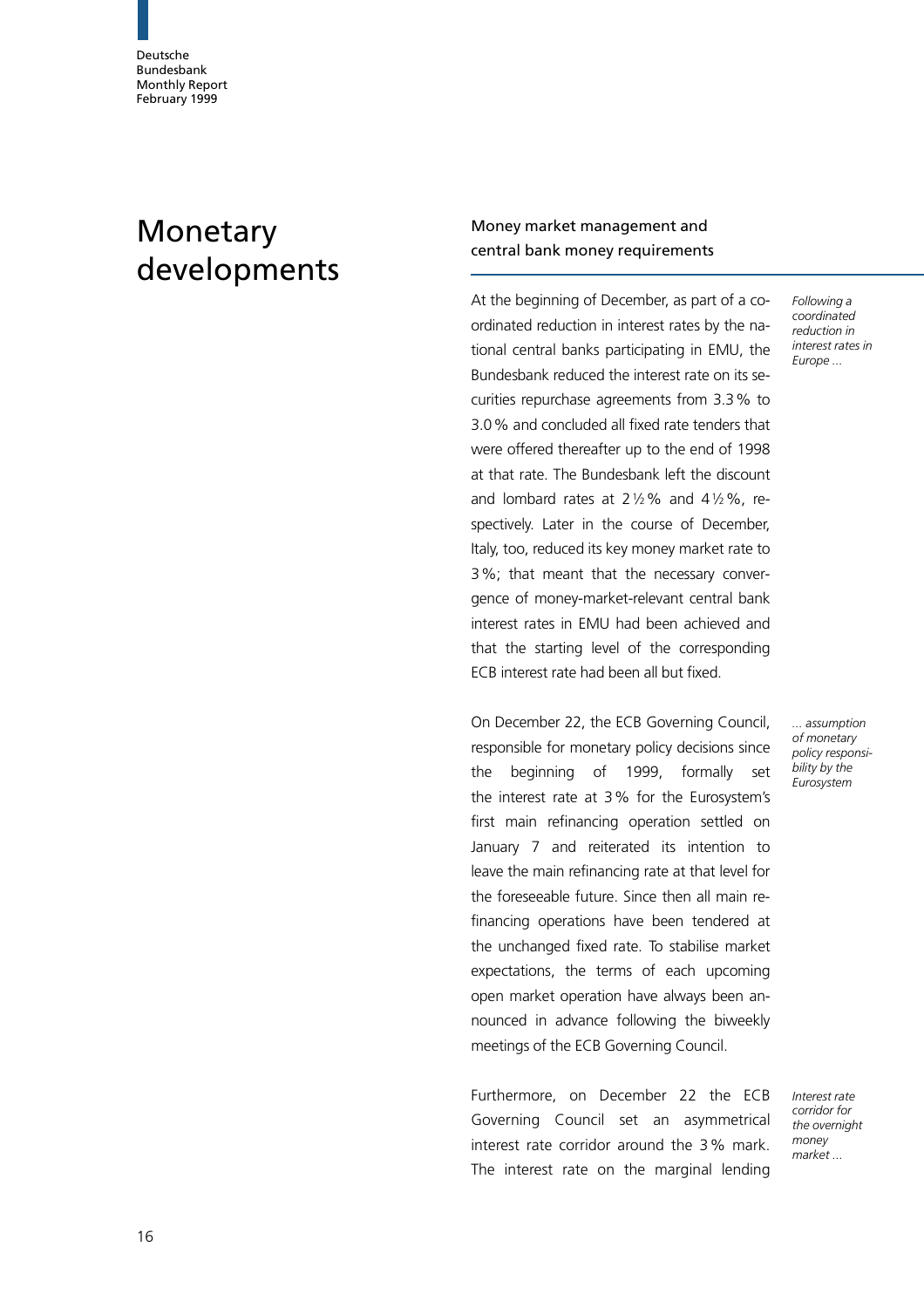

facility was set at  $4\frac{1}{2}\%$ , which corresponds to the Bundesbank's lombard rate. The lower bound of the corridor was defined by the 2% interest rate on the deposit facility. Moreover, the ECB Governing Council agreed to apply a corridor which was narrowed to 50 basis points (from  $2\frac{3}{4}\%$  to  $3\frac{1}{4}\%$ ) for the first three weeks of Stage Three to make it easier for market participants to adjust to the new money market environment in the euro area and to contain the volatility of the money market rates at the beginning of Stage Three. The limited duration of this measure showed clearly that market participants were forced to adjust rapidly to the new conditions governing monetary policy and that nothing was to hamper the development of an efficient uniform money market in the euro area. In actual fact, cross-border arbitrage

... narrowed temporarily at the beginning of Stage Three possibilities were quickly exploited in the euro money market, and the short-term interest rate differentials across participating countries narrowed rapidly. Against that background, the ECB Governing Council repealed the interim arrangements with effect from January 22.

Overnight money, which was quoted at the upper bound of the interest rate corridor during the first few days of the year, gradually went down to the tender rate during the second week of January. After the interest rate corridor was widened, the overnight rate stabilised at roughly 10 to 15 basis points above the main refinancing rate, subject to fluctuations that were only minor in nature.

> Time deposit rates tended to fall

**Overnight** interest rate stabilised

Time deposit rates in the money market fell at the turn of the year. Immediately after European central banks decided to lower interest rates at the beginning of December, the time deposit rates in the EMU countries dropped distinctly; in Germany, they fell by around 20 basis points along the entire maturity spectrum. At the beginning of January the time deposit rates were all at a uniform level of around  $3\frac{1}{4}\%$ ; as of late the yield curve in the euro money market, under the impression of expectations that interest rates might be lowered and of the falling yields in the European capital markets, showed a slightly inverse pattern, with the price for one-year funds being quoted at 3%.

At the end of the year the Bundesbank's ongoing money market management was aimed at offsetting the sharp changes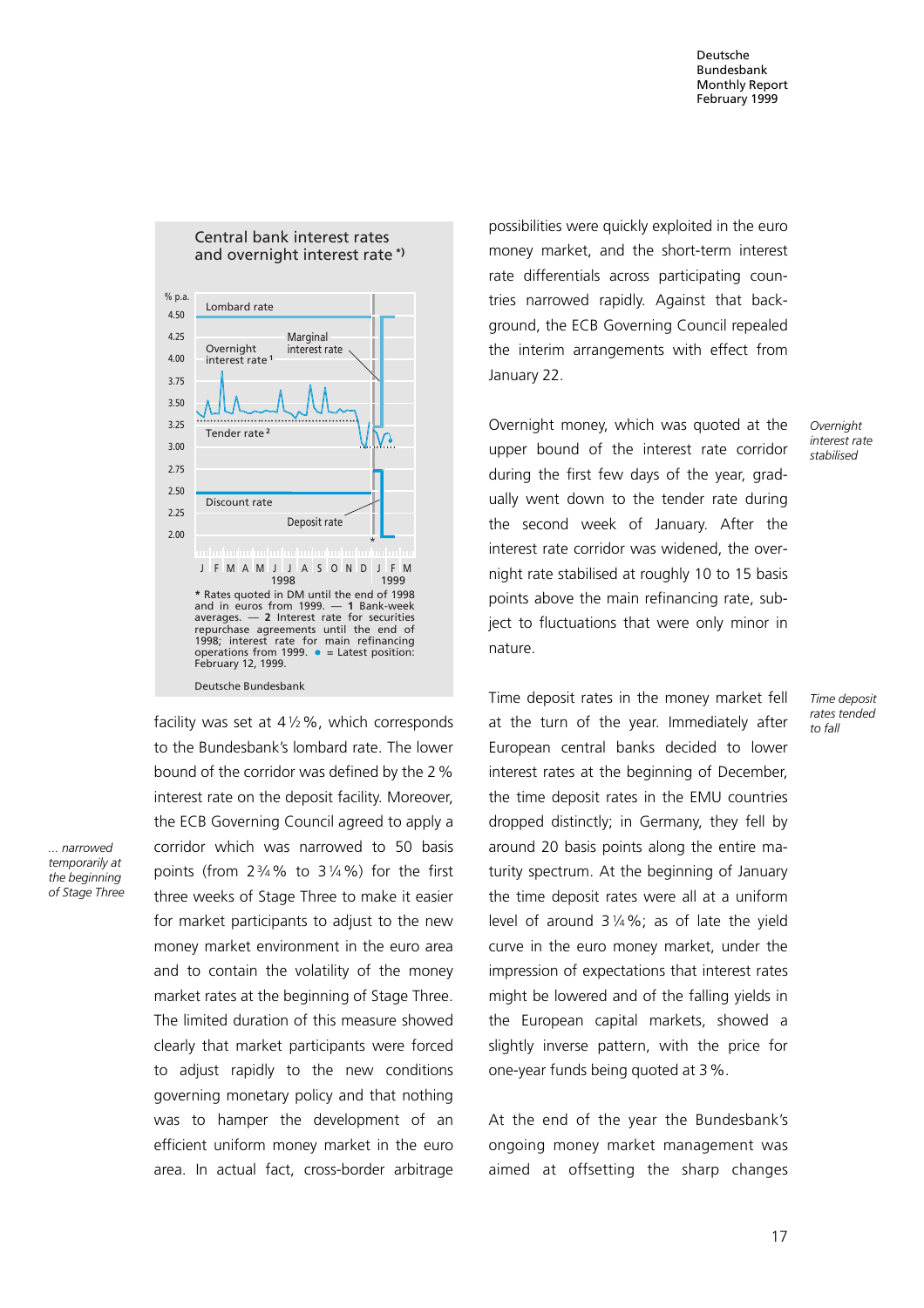

in the banks' liquidity requirements as simultaneously as possible by the weekly conclusion of regular securities repurchase transactions at two weeks' maturity. The Bundesbank needed to take particular account of the rather unsteady trend in currency in circulation which is typical of the season. Currency in circulation rose sharply up to the Christmas holidays and then went back down markedly. The other market factors, too, such as the cash items in the process of settlement in the central bank system and the Bundesbank's external position, showed major changes. Moreover, the Bundesbank took into account the minimum reserve requirement, which had increased distinctly for seasonal reasons. In addition, when the volume of the repurchase agreements was fixed, the reduction of bill-based financing by credit institutions, having accelerated during the course of December, needed to be taken into account. Owing to the closing of the rediscount window on January 14, 1999, the purchase of bills of exchange redeemable abroad had already ended as of the end of November, and following December 23 the purchase of bills of exchange was terminated completely. Like other central banks participating in the Eurosystem, the Bundesbank agreed to let the open market transactions which had been concluded during Stage Two mature in the first half of January. Moreover, by concluding the last two repurchase agreements on roughly the same scale in December, the Bundesbank contributed to the fact that the total maturing funds of refinancing agreements of the national central banks dating back to Stage Money market management by the Bundesbank in December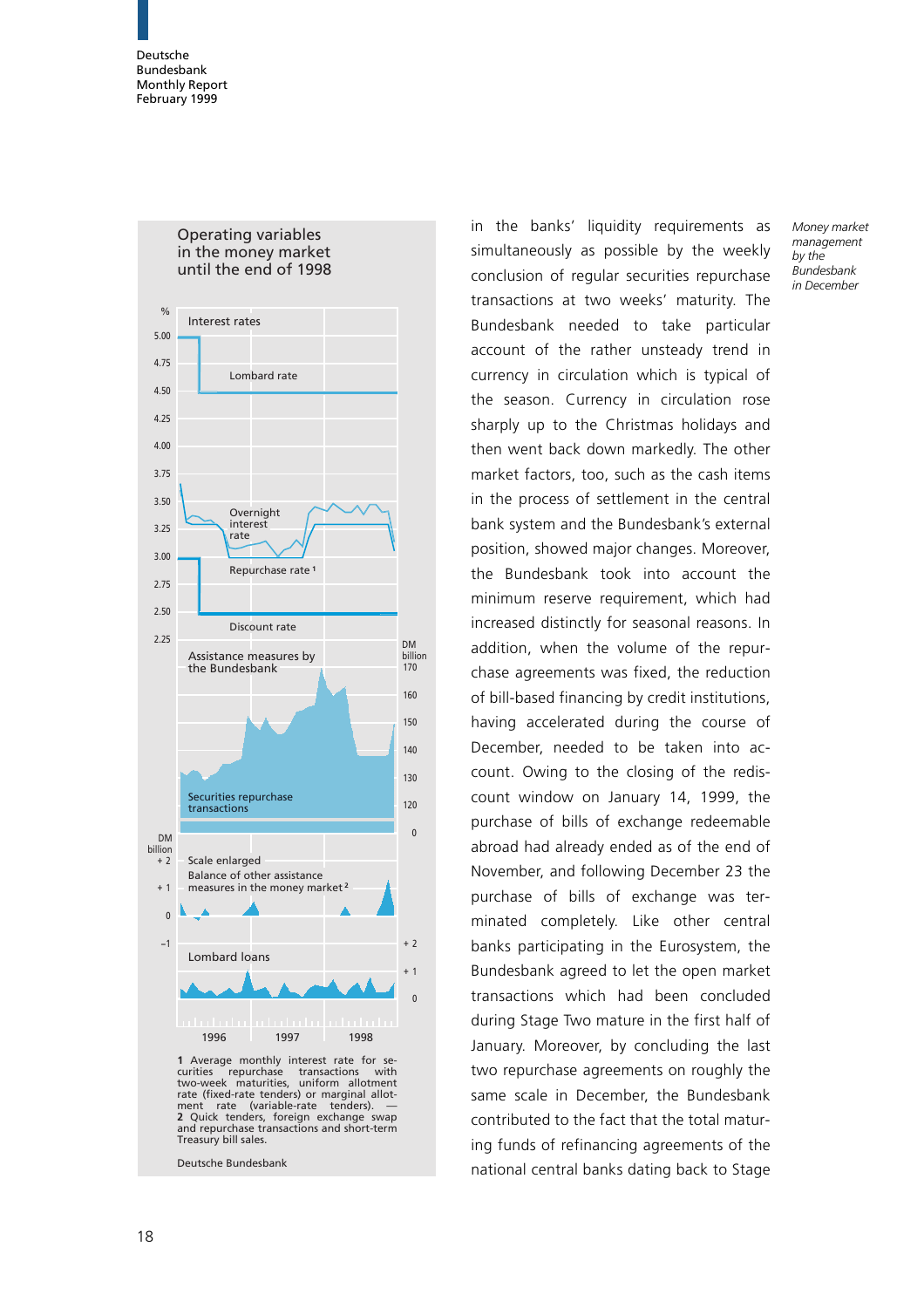

Two were similarly high on the first two main tender dates of the Eurosystem  $-$  as had been aimed for. In December the Bundesbank did not take recourse to very short-term fine-tuning operations. On balance, at the end of the year German credit institutions had relatively high central bank balances, which enabled them to enter the Eurosystem's first reserve maintenance period in a sufficiently liquid fash $ion - influenced also by increased recourse$ to lombard lending as part of banks' concluding minimum reserve operations.

The trend in the key liquidity factors in December 1998 is given in detail by the table on page 20. For seasonal reasons, the central bank money stock (cash held by non-banks and minimum reserves on domestic liabilities at current reserve rates) rose sharply during this month, yet this increase remained well below past increases - much like the preceding year. This is primarily due to the sluggish growth in currency in circulation which, following seasonal adjustment, even went down perceptibly. By contrast, the required reserves went up significantly.

On balance, credit institutions' current transactions with the Bundesbank were slightly expansionary in December. This resulted exclusively from the change in its external position, which generated inflows of funds to the credit institutions to the tune of DM 4.7 billion on a monthly average. Comprehensive withdrawals of their Deutsche Mark balances at the Bundesbank by foreign monetary authorities at the end of November were a key factor behind these inflows. They contrasted with commercial transactions, in particular, made by the Bundesbank in December, during which foreign exchange that had entered from outside the market was sold. "Other factors", by contrast, squeezed banks' liquidity more tightly (amounting to DM 4.1 billion). For one thing, the decline in bank liquidity reflected current entries in the Bundesbank's profit and loss account and the replenishment of cash balances by credit institutions Rise in central bank money requirements at the end of the year

Current transactions in December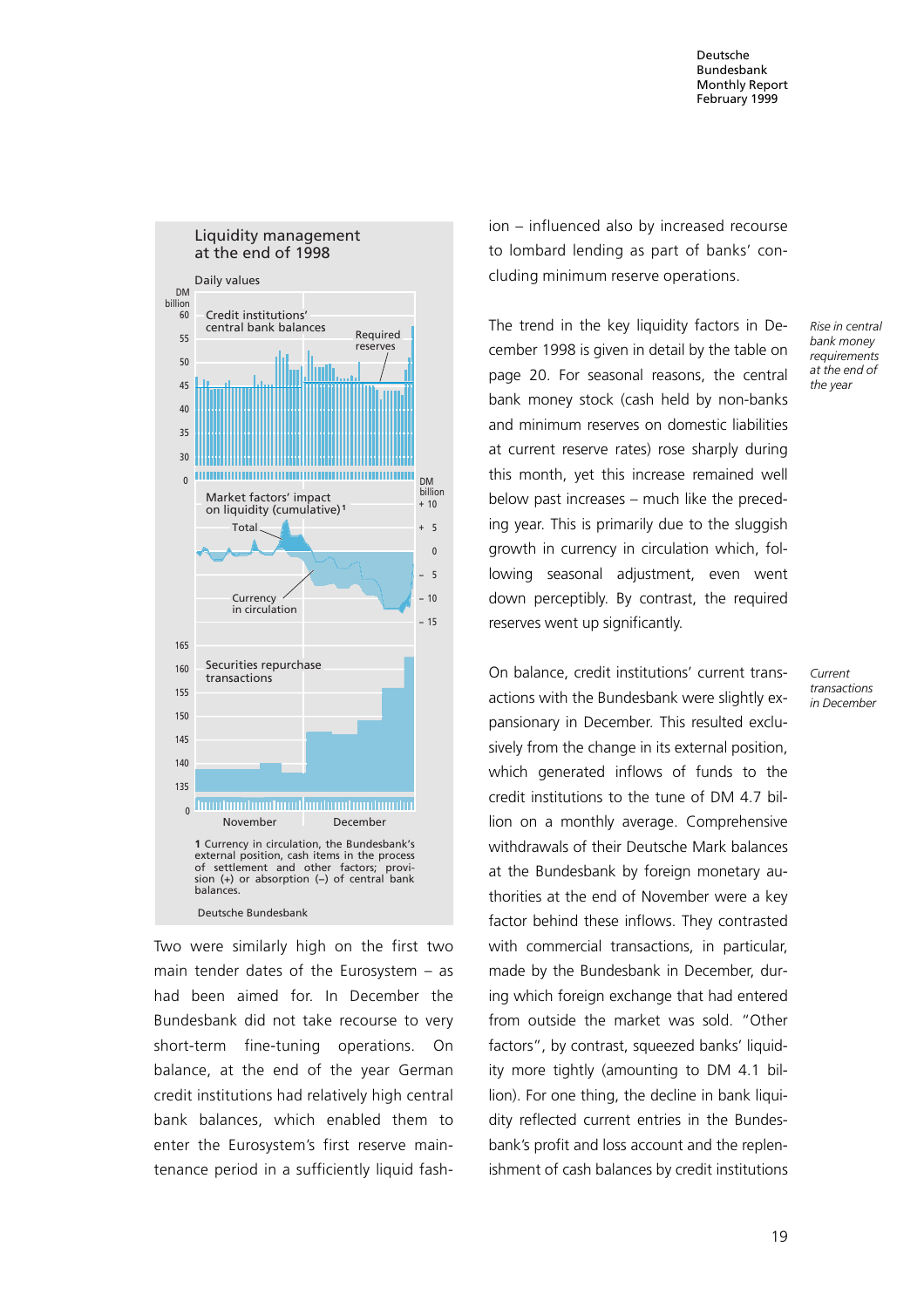#### Factors determining bank liquidity \*

#### DM billion;

calculated on the basis of daily averages of the months

|                                                                          | 1998               |                     |                       |
|--------------------------------------------------------------------------|--------------------|---------------------|-----------------------|
| Item                                                                     | Nov.               | Dec.                | Nov. to<br>Dec.       |
| Provision $(+)$ or absorption $(-)$ of<br>I.<br>central bank balances by |                    |                     |                       |
| 1. Change in central bank                                                |                    |                     |                       |
| money (increase: -)<br>Currency in circulation                           | $-0.7$<br>$(-0.2)$ | $-7.3$<br>$(- 6.3)$ | 8.0<br>$(-6.6)$       |
| Minimum reserves on                                                      |                    |                     |                       |
| domestic liabilities                                                     | $(-0.5)$           | $(- 0.9)$           | $(- 1.4)$             |
| Memo item<br>Change in seasonally adjusted                               |                    |                     |                       |
| central bank money                                                       | $(+ 0.4)$          | $(-)$<br>1.7)       | $(- 1.3)$             |
| 2. Change in the Bundesbank's                                            |                    |                     |                       |
| external position 1                                                      | $+1.5$             | $+ 4.7$             | 6.2<br>$+$            |
| 3. Other factors                                                         | $-1.5$             | 4.1                 | 5.6                   |
| Total                                                                    | $-0.7$             | $-6.7$              | 7.3<br>$\overline{a}$ |
| Lasting provision (+)<br>II.<br>or absorption (-) of funds               | $-0.8$             | 4.3                 | 5.1                   |
| 1. Change in refinancing<br>facilities                                   | $(+ 0.0)$          | $(+ 0.0)$           | $(+ 0.0)$             |
| 2. Recourse to unused<br>refinancing facilities<br>(reduction: +)        | $(-0.8)$           | $(-4.3)$            | $(- 5.1)$             |
| III. Change in the short-term                                            |                    |                     |                       |
| liquidity gap (I plus II;                                                |                    |                     |                       |
| increase: -)                                                             | $-1.5$             | $-10.9$             | $-12.4$               |
| IV. Meeting of remaining deficit (+)<br>or absorption of surplus (-) by  |                    |                     |                       |
| 1. Securities repurchase                                                 |                    |                     |                       |
| transactions                                                             | $+0.6$             | $+11.8$             | $+12.4$               |
| 2. Quick tenders                                                         | $-0.5$             |                     | $-0.5$                |
| 3. Foreign exchange swap<br>transactions                                 | $+1.3$             | 1.2                 | $+ 0.2$               |
| 4. Lombard loans                                                         | $+0.0$             | $+ 0.3$             | $+ 0.4$               |
| Memo items 2                                                             |                    |                     |                       |
| Unused refinancing facilities                                            | 4.4                | 8.7                 | 8.7                   |
| Securities repurchase transactions<br>Balance of very short-term         | 138.3              | 150.1               | 150.1                 |
| assistance measures 3                                                    | 1.3                | 0.2                 | 0.2                   |
| <b>Lombard loans</b>                                                     | 0.3                | 0.6                 | 0.6                   |

\* For longer-term trends see pages 12\*/13\* in the Statistical Section of this Report.  $-$  1 Excluding foreign exchange swap transactions.  $-2$  Levels (in the current month or in the last month of the period).  $-$  3 Quick tenders, foreign exchange swap and repurchase transactions and sales of short-term Treasury bills.

Deutsche Bundesbank

which is typical of the season. For another, the large shortfall was a result of the rise in the negative float in the Bundesbank system, likewise typical of the season, and the sharp increase in reserves required on foreign liabilities, changes in which are included here in the condensed form of the liquidity analysis.

On balance, banks recorded outflows of funds totalling DM 6.7 billion in December due to the rise in central bank money and current transactions. Moreover, the aforementioned utilisation of the rediscount quotas, which was reduced by DM 4.3 billion, also had a highly contractionary effect. In the final month of the year, therefore, the shortterm liquidity gap rose by DM 10.9 billion. This need for funds was covered by increasing the volume of securities repurchase agreements to DM 150.1 billion. Credit institutions' recourse to lombard loans remained at a monthly average of DM 0.6 billion.

When Stage Three of EMU began on January 1, 1999, responsibility for monetary policy was transferred to the Eurosystem. It alone takes decisions on the employment of the liquidity policy instruments. The allocation of central bank money for open market transactions (to be determined by the ECB Executive Board) is based on the applicable monetary policy guidelines adopted by the ECB Governing Council and on estimates of the liquidity requirements of the entire euro area, which are an aggregation of national liquidity forecasts made by each individual participating central bank. The idea behind the provision of funds by the Eurosystem was to make the funds needed for fulfilling the minimum

Short-term liquidity gap

Money market management to be conducted by the Eurosystem from January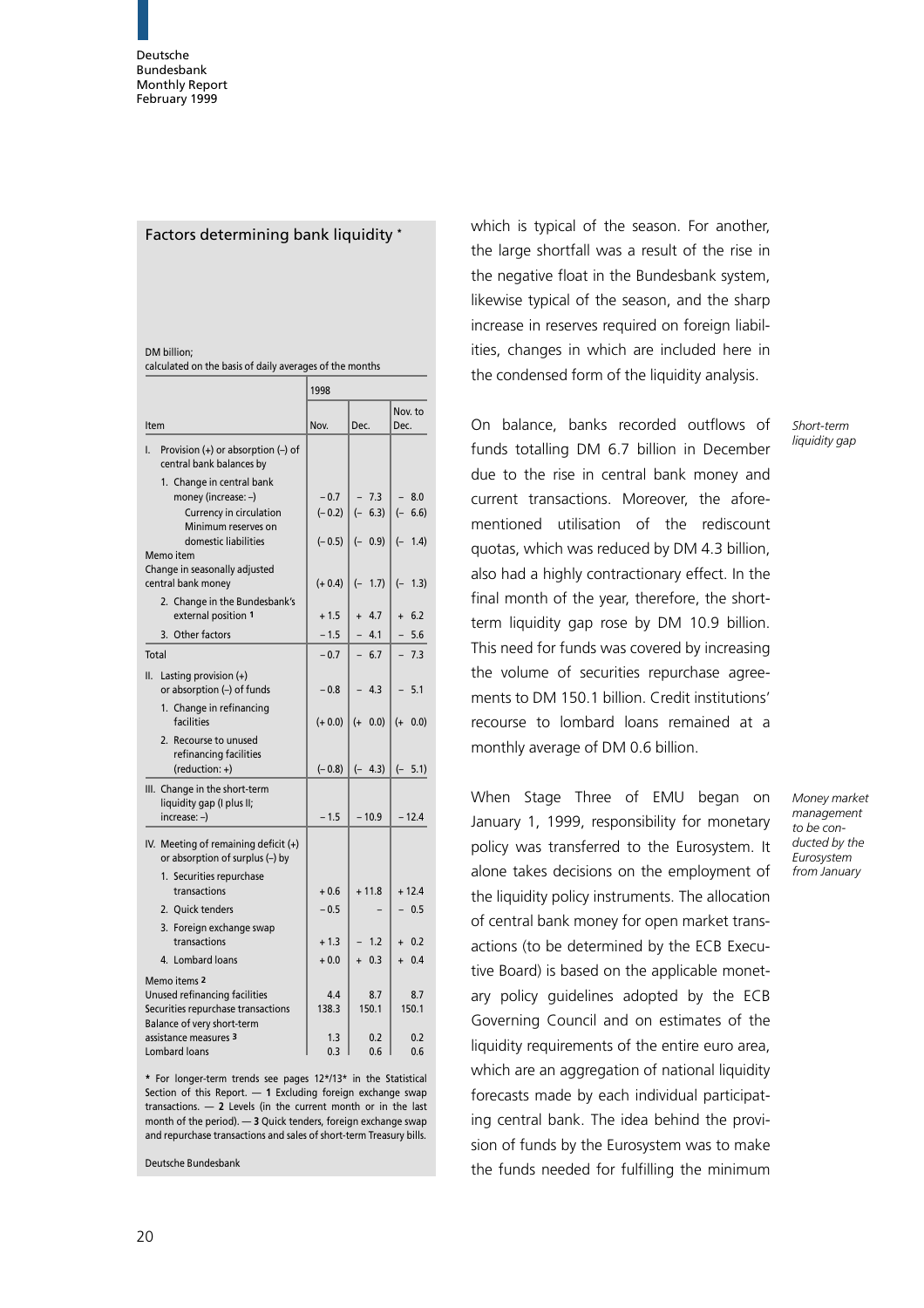reserve requirements available to the credit institutions early on during the first maintenance period (January 1 to February 23, 1999) by the use of main refinancing operations. In addition to the estimated trends in factors determining market liquidity (e. g. currency in circulation or transactions on public authorities' central bank accounts), the Eurosystem needed to take account of the refinancing operations that had begun during Stage Two and that reached maturity during the first half of January. Furthermore, the ECB Governing Council decided to set the overall volume of longer-term refinancing operations for the first three months of 1999 at  $\epsilon$  45 billion. This amount was allocated by Dutch auction in the longer-term variable-rate tenders on January 13 and credited on January 14. These operations contrasted with simultaneously maturing funds totalling around  $\epsilon$  25 billion resulting mainly from maturing bill-based loans of the Bundesbank. Recourse to the Eurosystem's standing facilities was relatively high in the first few days of January 1998. This owed both to temporary problems encountered during the conversion to the ESCB payment system (TARGET) and to the initially narrower interest rate corridor which held down the opportunity costs of drawing on these facilities. From the second half of January recourse to both the marginal lending facility and the deposit facility decreased noticeably.



Liquidity movements

**1** Provisional reserve requirements for the first reserve maintenance period of the Eurosystem (between January 1 and February 23, 1999). — **2** Including refinancing op-erations dating from Stage Two which reached maturity in January. — **3** Increase (+) in central bank balances by drawing on the marginal lending facility or decrease (−) by drawing on the deposit facility. — Latest position: February 14, 1999.

Deutsche Bundesbank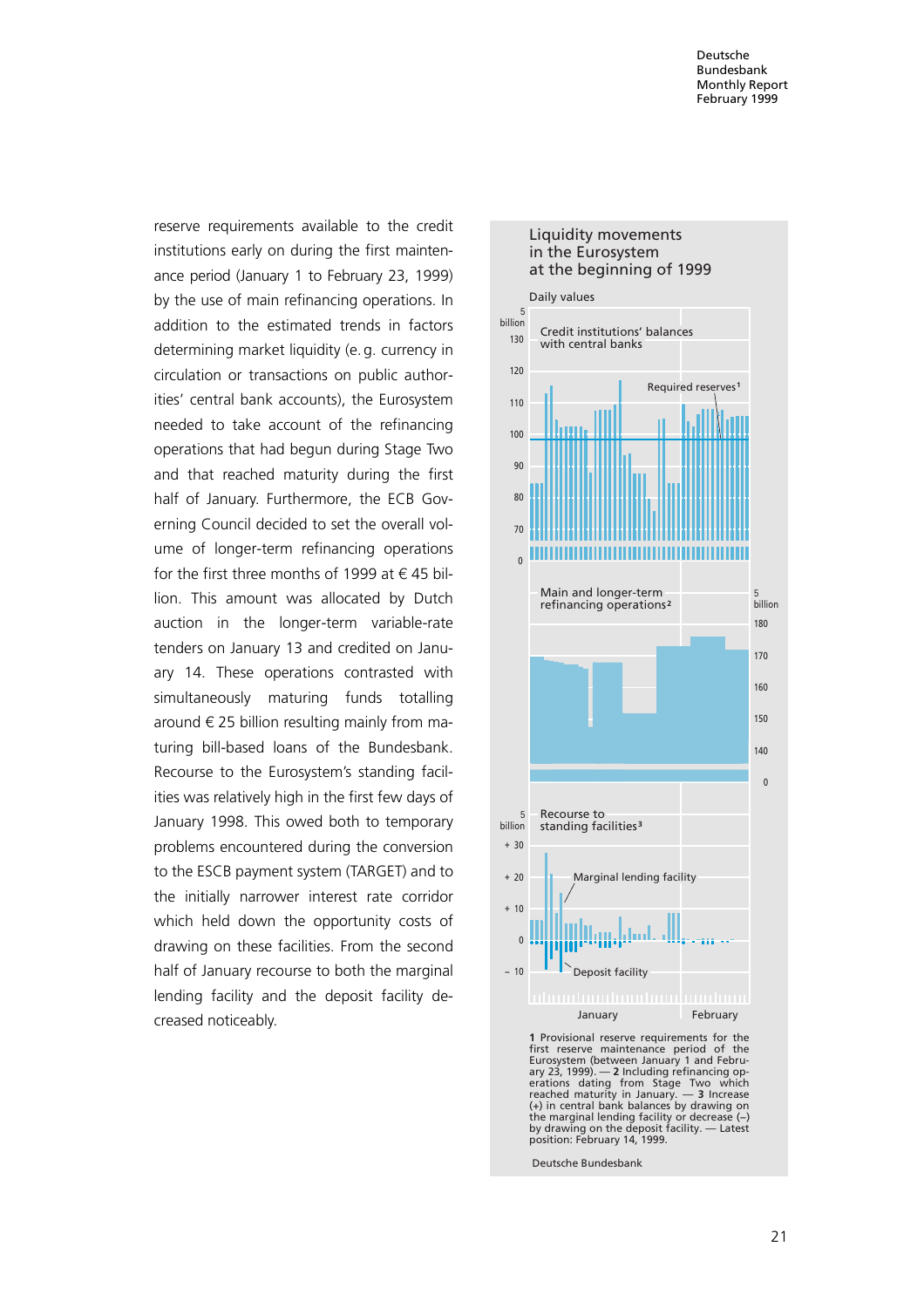#### Monetary developments<sup>1</sup>

1998 monetary target and 1997-8 monetary targeting achieved

The accelerated pace of monetary expansion which set in during September of last year continued in the fourth quarter of 1998. Especially in the months of October and December the money stock M3<sup>2</sup> went up sharply. It nevertheless has remained within the limits envisaged by the Bundesbank. In December the money stock M3 exceeded its average level of the fourth quarter of 1997 by a seasonally adjusted annual rate of 5.9%. In the entire fourth quarter of 1998 it was 5.6% higher than in the fourth quarter of 1997. Between the fourth quarter of 1996 and the fourth quarter of 1998 it rose at a seasonally adjusted annual rate of 5.1%. That means both the 1998 monetary target, which envisaged an expansion of the money stock M3 by between 3% and 6% during that period, and the 1997-8 monetary targeting, according to which the money stock M3 was supposed to grow at an annual rate of around 5% in 1997 and 1998, have been achieved.

**Determinants** of monetary growth

During the reference period, stepped-up lending by banks to the private sector, in particular, had an expansionary impact on monetary growth. But it should be taken into account that the growth in lending during the last two months of the year was attributable to special factors. The fact that a credit institution purchased a large package of shares from the Federal Government in November contributed in great measure to the distinct rise in statistically recorded lending to enterprises and households. In December changes in tax legislation governing investment in eastern Germany which were to take effect



in January 1999 left their mark. The increase in lending at the end of last year is therefore not to be considered a trend turnaround but instead more of an "outlier" which is likely to be followed by more moderate increases in lending in the next few months.

<sup>1</sup> This is the last time the Deutsche Bundesbank will comment on monetary developments in this form. With the beginning of European monetary union on January 1, 1999, ongoing reporting on movements of the money stock in Germany will be discontinued. Instead, the ECB will regularly report on monetary developments in the euro area through press releases and its Monthly Bulletin. However, the Bundesbank will continue its reporting on the monetary situation in EMU and specific trends in Germany through its reports on the economic outlook. In addition, it will publish figures on monetary developments in the euro area and Germany's contribution to those trends in the statistical section of the Monthly Report.

<sup>2</sup> Currency in circulation and the sight deposits, time deposits for less than four years and savings deposits at three months' notice held by domestic non-banks - other than the Federal Government - at domestic credit institutions; viewed as a monthly average.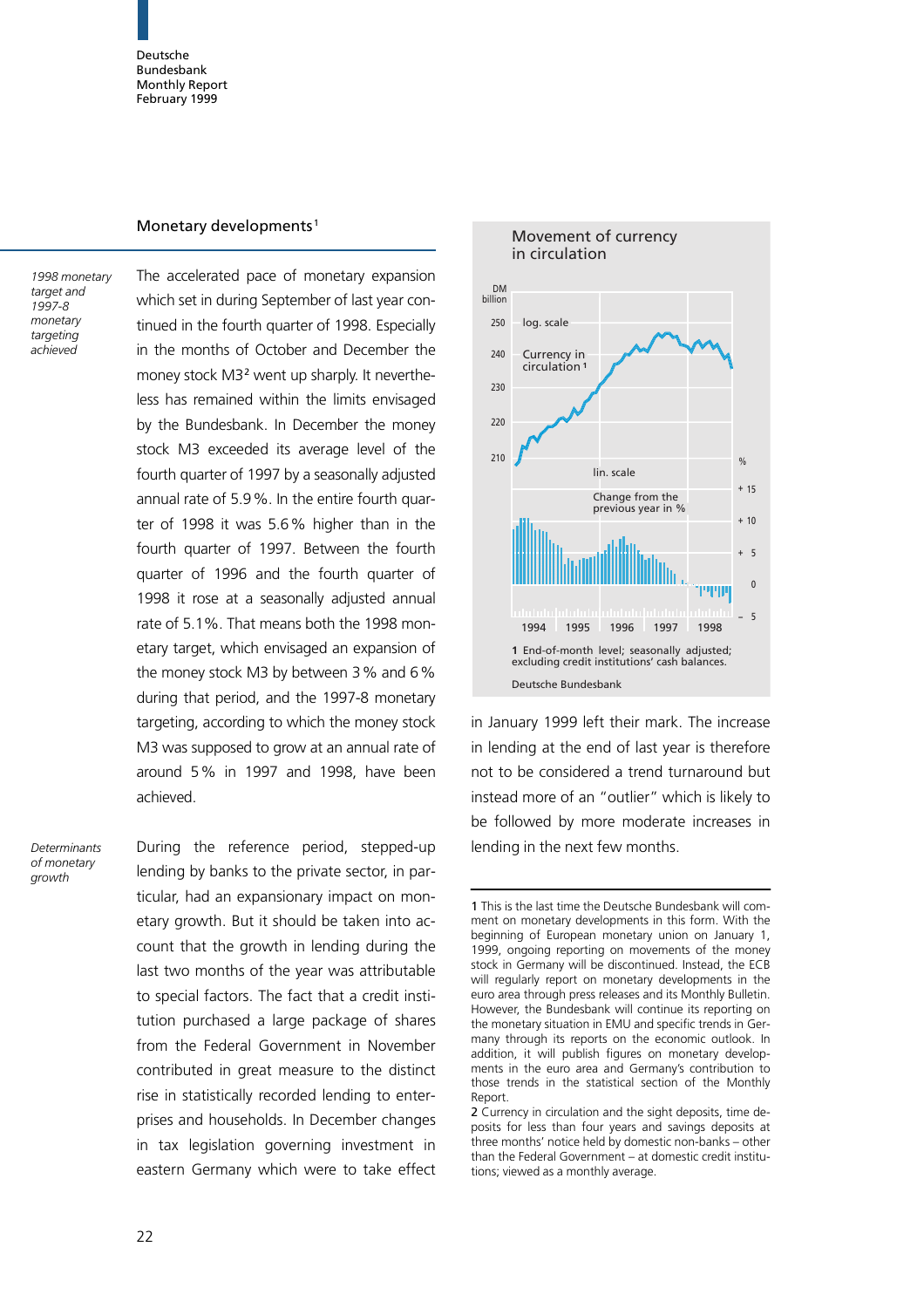Besides the increased lending to enterprises and individuals, a renewed weakening of monetary capital formation also promoted monetary growth in the fourth quarter of 1998. The fact that the previously high outflows of funds in domestic non-banks' external payments  $-$  seasonally adjusted  $-$  nearly stopped had a similar impact. The decline in bank borrowing by public authorities, by contrast, put a damper on monetary growth. Domestic non-banks replenished their stocks of money market fund certificates only on a small scale.

**Components** of the money stock

Of the individual (seasonally adjusted) components of the money stock, shorter-term time deposits and sight deposits expanded particularly fast during the fourth quarter of 1998. In December, in particular, they showed exceptionally strong growth. Repatriations of euro-deposits by domestic enterprises at the end of the year in excess of their usual seasonal volume probably contributed to this growth. In addition, investors apparently parked funds in liquid accounts owing to the occasionally increased uncertainty in the financial markets. Moreover, anticipatory effects of the ending of special depreciation facilities in eastern Germany may have led to major inflows of payments in the construction industry at the end of the year. Savings deposits at three months' notice once again showed sharp growth between October and December. By contrast, currency in circulation declined distinctly. Over the entire year of 1998, it went down by slightly less than 3%.

## DM billion, seasonally adjusted, change in the period mentioned Counterparts **<sup>2</sup>** Lending to domestic enterprises and individuals Public sector cash transactions**<sup>3</sup>** Money stock Rise in the money stock M3 **<sup>1</sup>** July to September 1998 October to ecember 1998<br>ecember 1998 Changes in the money stock and its principal counterparts



**1** M3 as a monthly average. — **2** The changes in the counterparts as shown reflect their expansionary (+) or contrac-tionary (−) impact on the money stock; end-of-month levels. — **3** Bank lending to public authorities less the deposits of the Federal Government in the banking system. — **4** Monetary capital formation by domestic non-banks at domestic credit institutions.

DM billion

Deutsche Bundesbank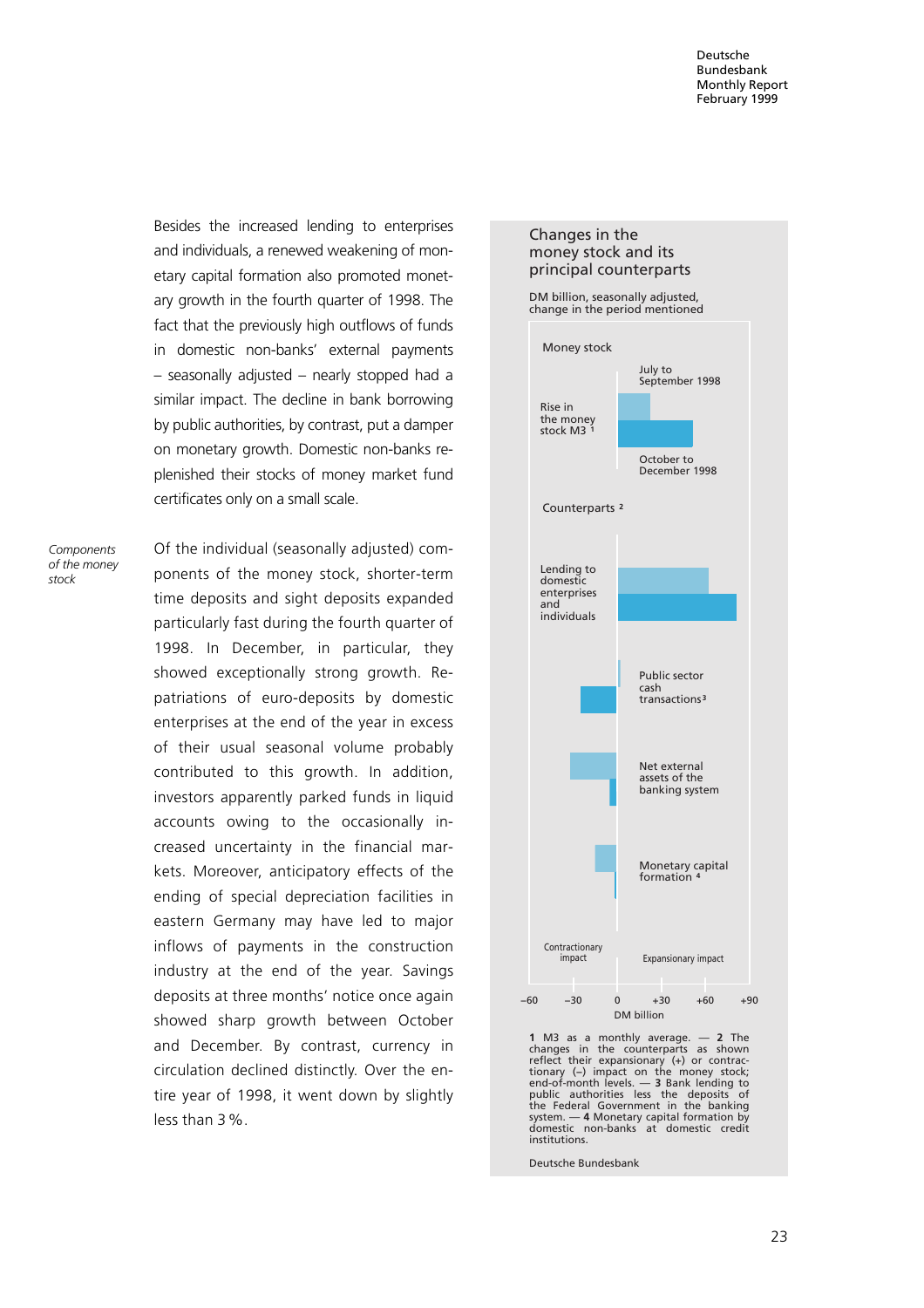### Changes in the money stock and its counterparts \*

|                                                                                                                                       | 1997      |          | 1998      |          |
|---------------------------------------------------------------------------------------------------------------------------------------|-----------|----------|-----------|----------|
| Item                                                                                                                                  | Dec.      | Oct. to  | Dec.      | Oct. to  |
| Bank lending to domestic<br>ı.<br>non-banks, total 1                                                                                  | $\ddot{}$ | 88.3     |           | $+115.6$ |
| to enterprises and individuals<br>of which                                                                                            | $\ddot{}$ | 81.9     |           | $+122.0$ |
| Short-term lending                                                                                                                    | $\ddot{}$ | 11.2     | $\ddot{}$ | 22.2     |
| to public authorities                                                                                                                 | $\ddot{}$ | 6.4      |           | 6.3      |
| Net external assets of credit<br>Ш.<br>institutions and the Bundesbank                                                                | $+$       | 23.5     | $+$       | 14.6     |
| III. Monetary capital formation at<br>credit institutions from domestic<br>sources, total<br>of which<br>Time deposits for four years | $\ddot{}$ | 33.2     | $+$       | 2.3      |
| and more                                                                                                                              | $\ddot{}$ | 14.0     |           | 2.7      |
| Savings deposits at more than<br>three months' notice                                                                                 | $\ddot{}$ | 3.0      | $\ddot{}$ | 4.0      |
| <b>Bank savings bonds</b>                                                                                                             | $\ddot{}$ | 4.9      |           | 5.2      |
| Bank bonds outstanding 2                                                                                                              | $\ddot{}$ | 1.8      | $\ddot{}$ | 0.5      |
| IV. Deposits of the Federal Govern-<br>ment in the banking system 3                                                                   | ±.        | 0.0      | $\ddot{}$ | 0.9      |
| V. Other factors                                                                                                                      |           | 28.8     |           | 45.9     |
| VI. Money stock M3<br>(Balance: I plus II less III less IV<br>less V)                                                                 |           | $+107.5$ |           | $+172.9$ |
| Currency in circulation                                                                                                               | $\ddot{}$ | 3.5      | $\ddot{}$ | 3.8      |
| Sight deposits                                                                                                                        | $+$       | 62.5     |           | $+106.8$ |
| Time deposits for less than<br>four years                                                                                             | $\ddot{}$ | 11.0     | $\ddot{}$ | 26.3     |
| Savings deposits at three<br>months' notice                                                                                           | $+$       | 30.4     | $+$       | 36.0     |
| Memo item<br>M3 as a monthly average<br>in the 4th gtr of 1998 compared<br>with the 4th qtr of 1997 in %                              |           |          |           | 5.6      |
| in the 4th qtr of 1998 compared<br>with the 4th qtr of 1996 in % 4                                                                    |           |          |           | 5.1      |

\* The figures for the latest period are to be regarded as provisional.  $-$  1 Including lending against Treasury bills and against securities.  $-$  2 Excluding banks' holdings.  $-$  3 Sight deposits and time deposits for less than four years.  $-4$  Expressed as an annual rate.

Deutsche Bundesbank

During the reference period domestic nonbanks increased their holdings of money market fund certificates slightly (+ DM 1.4 billion). In all of 1998 they purchased DM 10.1 billion (net) worth of such paper, after having reduced their holdings noticeably over the preceding two years  $(1996: - DM 11.8$  billion; 1997: - DM 7.7 billion). The renewed attractiveness of money market fund certificates for investors is probably attributable to an increase in liquidity preference over the last year which was caused by the flattening of the yield curve, the low level of long-term interest rates and the, at times, very pronounced volatility in the capital market. It is likely, though, that this led to a decrease in monetary capital formation rather than to a reduction in monetary growth, as mainly longer-term financial assets and not shortterm assets seem to have been shifted to money market fund certificates.

Domestic non-banks reduced their cash holdings in the euro-market somewhat between September and November (no figures are available yet for December). However, this contrasted with the acquisition of a sizeable volume of short-term bank bonds. The money stock M3 extended<sup>3</sup>, which includes euro-deposits, money market fund certificates held by domestic non-banks and shortterm bank bonds, therefore grew sharply during that period. Over the course of the sixmonth period between June and November,

Increased growth in M3 extended

<sup>3</sup> Money stock M3, domestic non-banks' deposits with the foreign subsidiaries and foreign branches of German banks and the short-term bank bonds and certificates of domestic and foreign money market funds in the hands of domestic non-banks, less the bank deposits and shortterm bank bonds of domestic money market funds; calculated as the average of two end-of-month levels.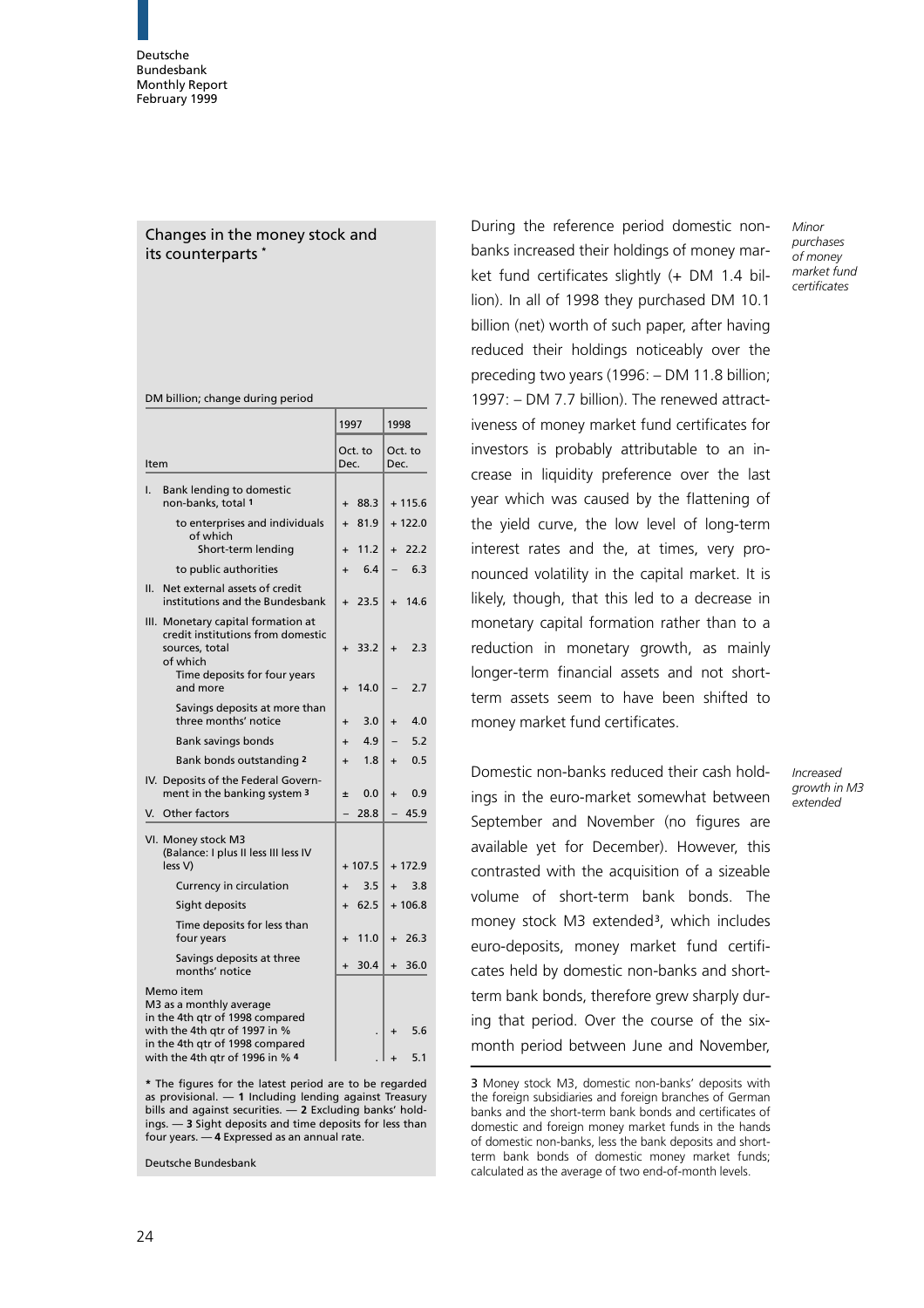M3 and M3 extended expanded at around the same pace, at annual rates of  $6\frac{1}{4}\%$  and 612%, respectively.

Lending to the private sector high

As mentioned earlier, banks' lending to enterprises and individuals was very lively in the fourth quarter of 1998. In all, it amounted to DM 122.0 billion, compared with DM 81.9 billion over the same period in the preceding year. Anticipatory effects of the ending of special depreciation facilities in eastern Germany at the end of 1998 were probably the key factor behind the sharp rise. Following the reduction in the special depreciation rates which took effect on January 1, 1997, the depreciation rates were still 40% for the renovation of older dwellings, 25% for the construction of rented housing and 20% for commercial buildings used for non-manufacturing purposes. Those special depreciation facilities were discontinued with effect from January 1, 1999, and were replaced by a system of income-independent investment allowances (of up to 20% of the amount invested) which placed further restrictions on the type and scope of investment being promoted. Recourse to the previous special depreciation facilities required that the actual payment be made before the end of the year and thus may have distorted credit and monetary growth upwards at the end of the year. Seasonally adjusted and expressed as an annual average, lending to enterprises and individuals rose in the fourth quarter by just under 8 $1/2$ %, following an increase of 6 $1/2$ % in the third quarter. The acceleration of the growth in lending affected both short-term and long-term loans. Lending against securities likewise clearly increased during the



period under review. However, the lion's share of this increase was attributable to the aforementioned purchase of a large package of shares from the government by a credit institution. The inflows of funds generated by that transaction benefited the public authorities and therefore overstate statistically recorded lending to the private sector.

Owing to the aforementioned ending of special depreciation facilities in eastern Germany, direct lending by banks to enterprises and individuals increased in the fourth quarter of 1998, whereas housing loans remained at the level of the two preceding quarters. The private sector's indebtedness to domestic credit institutions (excluding housing loans) rose by a seasonally adjusted annual rate of 9% between October and December, compared Lending, by borrower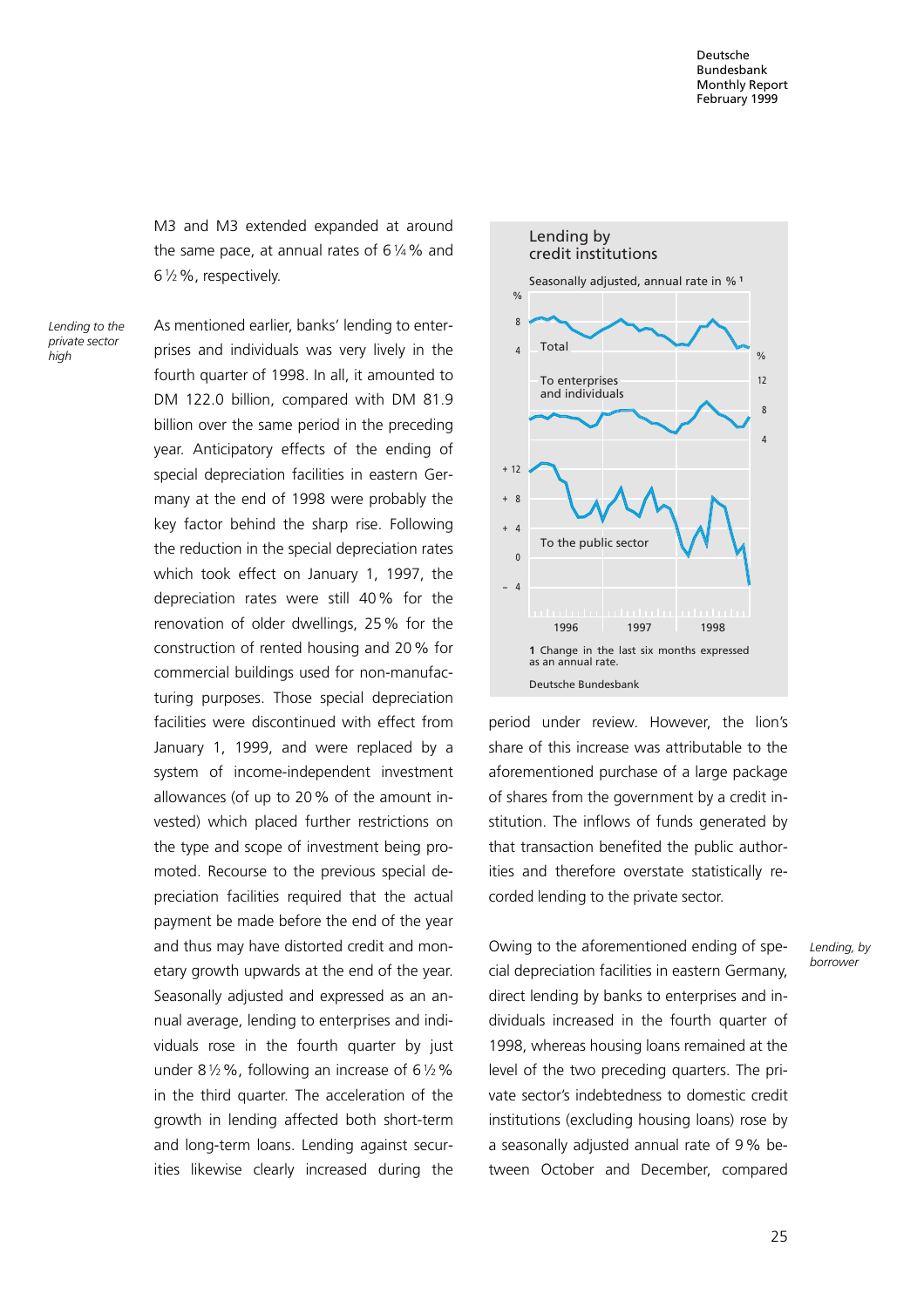| Type of credit                                                                                            | as in                        |                              | Average<br>interest<br>rate 1  | Spread <sub>2</sub>                                                  |
|-----------------------------------------------------------------------------------------------------------|------------------------------|------------------------------|--------------------------------|----------------------------------------------------------------------|
| Personal credit<br>lines <sub>3</sub>                                                                     | Jan.                         | Nov. 1996<br>1999            | 11.30<br>11.22                 | $10.25 - 12.25$<br>$9.75 - 12.25$                                    |
| Current account credit<br>from DM 1 million to<br>less than DM 5 million<br><b>Bills discounted</b>       | Jan.<br>Jan.<br>Jan.<br>Jan. | 1993<br>1999<br>1993<br>1999 | 12.06<br>7.54<br>10.36<br>5.26 | $11.00 - 13.75$<br>$6.00 - 10.50$<br>$8.95 - 12.25$<br>$3.50 - 8.25$ |
| Mortgage loans<br>secured by residential<br>real estate with interest<br>rates locked in<br>for ten years | Jan.<br>Jan.                 | 1993<br>1999                 | 8.33<br>5.11                   | $7.98 - 9.28$<br>$4.91 - 5.61$                                       |
| Long-term fixed-rate<br>loans to enterprises and<br>self-employed persons<br>(excluding housing loans) 3  |                              |                              |                                |                                                                      |
| from DM 200,000 to                                                                                        |                              | Nov. 1996                    | 6.85                           | $5.70 - 9.23$                                                        |
| less than DM 1 million<br>from DM 1 million to<br>less than DM 10 million                                 | Jan.<br>Nov.<br>Jan.         | 1999<br>1996<br>1999         | 5.56<br>6.57<br>5.34           | $4.45 - 7.50$<br>$5.50 - 8.30$<br>$4.39 - 6.80$                      |

Movement of major lending rates

means from the interest rates reported within the spread. —<br>**2** The spread is ascertained by eliminating the reports in the top<br>5% and the bottom 5% of the interest rate range. — **3** First collected for November 1996 for the purposes of the restructured interest rate statistics.

Deutsche Bundesbank

with a rate of  $7\frac{1}{2}\%$  between July and September. The propensity to contract debt rose particularly sharply in manufacturing and in the sector of energy, water supply and mining. Lending to financial institutions and insurance enterprises and to the services sector (including the professions) slackened somewhat, yet remained at a high level. The transport, storage and communications sector reduced its borrowing.

Consumer credit grew at a seasonally adjusted annual rate of 912% between October and December, which was much stronger than between July and September (6%). Its growth was concentrated on short-term lending. This is likely to have consisted mainly of bridging loans for payments for housing investment in eastern Germany, which had to

be made by the end of 1998 and which could only then be converted into longer-term (mortgage) loans. By contrast, the granting of housing loans, at an annual rate of 7%, remained at the level of the previous two quarters during the period under review. Here, too, there was a rise in short-term lending.

New lending commitments by banks for medium and long-term loans rose sharply in the fourth quarter in seasonally adjusted terms. Besides the all-time low interest rate level, which had continued its descent, the aforementioned anticipatory effects caused by the ending of the special depreciation facilities in eastern Germany may have encouraged this trend. The volume of commitments outstanding has likewise continued its rise.<sup>4</sup>

In line with trends in the capital markets, the effective rates payable on long-term loans continued to fall at the turn of the year and hit new all-time lows. Mortgage loans secured by residential real estate with interest rates locked in for five years cost an average of just over  $4\frac{1}{2}\%$  in January 1999, and just over 5% when locked in for ten years; variable-rate mortgages from banks cost just under 534%. The charge for long-term fixedrate loans to enterprises and self-employed persons averaged 512% (for amounts of DM 200,000 to less than DM 1 million) and just over 5 1/4 % (for amounts of DM 1 million to less than DM 10 million). The rates for credit lines and current account credits remained largely unchanged. In January, an-

Lending rates

Increase in lending commitments

<sup>4</sup> The statistics on lending commitments have been discontinued with effect from the start of Stage Three of EMU at the beginning of this year.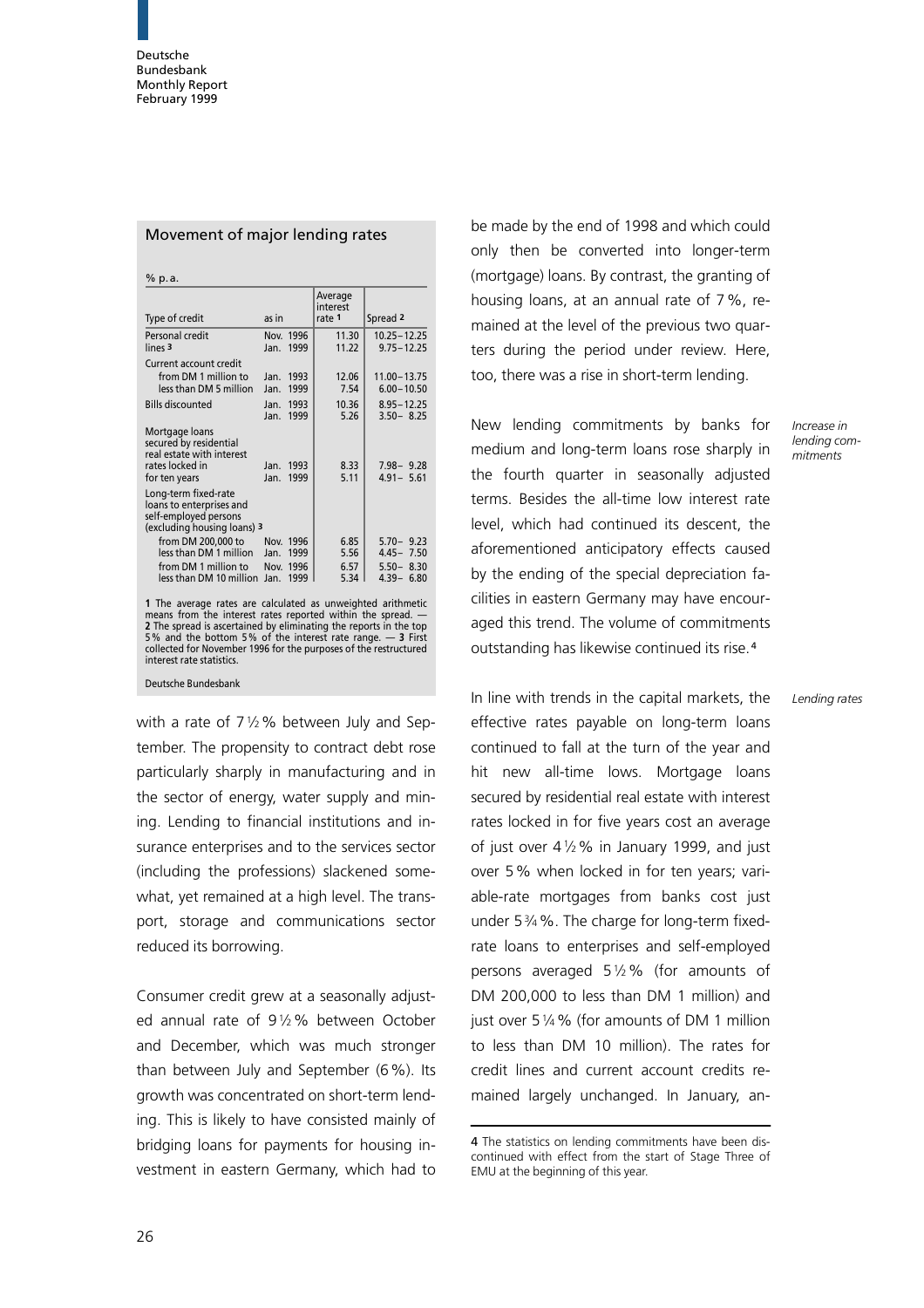average of between 10% (for amounts below DM 200,000) and  $7\frac{1}{2}\%$  (for amounts of DM 1 million to less than DM 5 million) were charged for the latter. Since autumn of last year, the interest rates for bills discounted rose by  $\frac{1}{2}$  percentage point to 5 $\frac{1}{4}$ % owing to the discontinuation of the purchasing of bills of exchange by the Bundesbank at the discount rate  $-$  i. e. at preferential rates.

Declining public sector demand for lending

Lending by banks to the public sector went down in the fourth quarter. The public sector's indebtedness to the banks went down by a total of DM 6.3 billion, compared with an increase of DM 6.4 billion 12 months earlier. A key factor behind this trend was a marked reduction in lending against securities (- DM 22.4 billion), which was linked primarily to the fact that credit institutions distinctly reduced their securities lending transactions in public paper  $-$  as is usual at the end of the year. In addition to an overall improvement in the budget situation, the aforementioned purchase by a credit institution of a package of shares from the Federal Government may have played a role in this.

Seasonallyrelated inflows of funds in foreign payments

Domestic non-banks' foreign payments, which had previously recorded major outflows of funds, showed inflows of funds again in the fourth quarter of 1998. The net external assets of the banking system, movements in which such transactions are reflected, rose during the period under review by DM 14.6 billion, compared with a decline of DM 20.6 billion in the third quarter and an increase of DM 23.5 billion a year before. However, inflows were consistent with the seasonal pattern. After excluding the pro-



Monetary capital formation,

Deutsche Bundesbank

nounced seasonal influences, foreign payments, when seen in isolation, hardly affected monetary developments in the fourth quarter. Also, inflows were restricted to December. Domestic enterprises evidently withdrew funds from foreign banks at year's end to an extent surpassing the usual end-of-year balance-sheet operations.